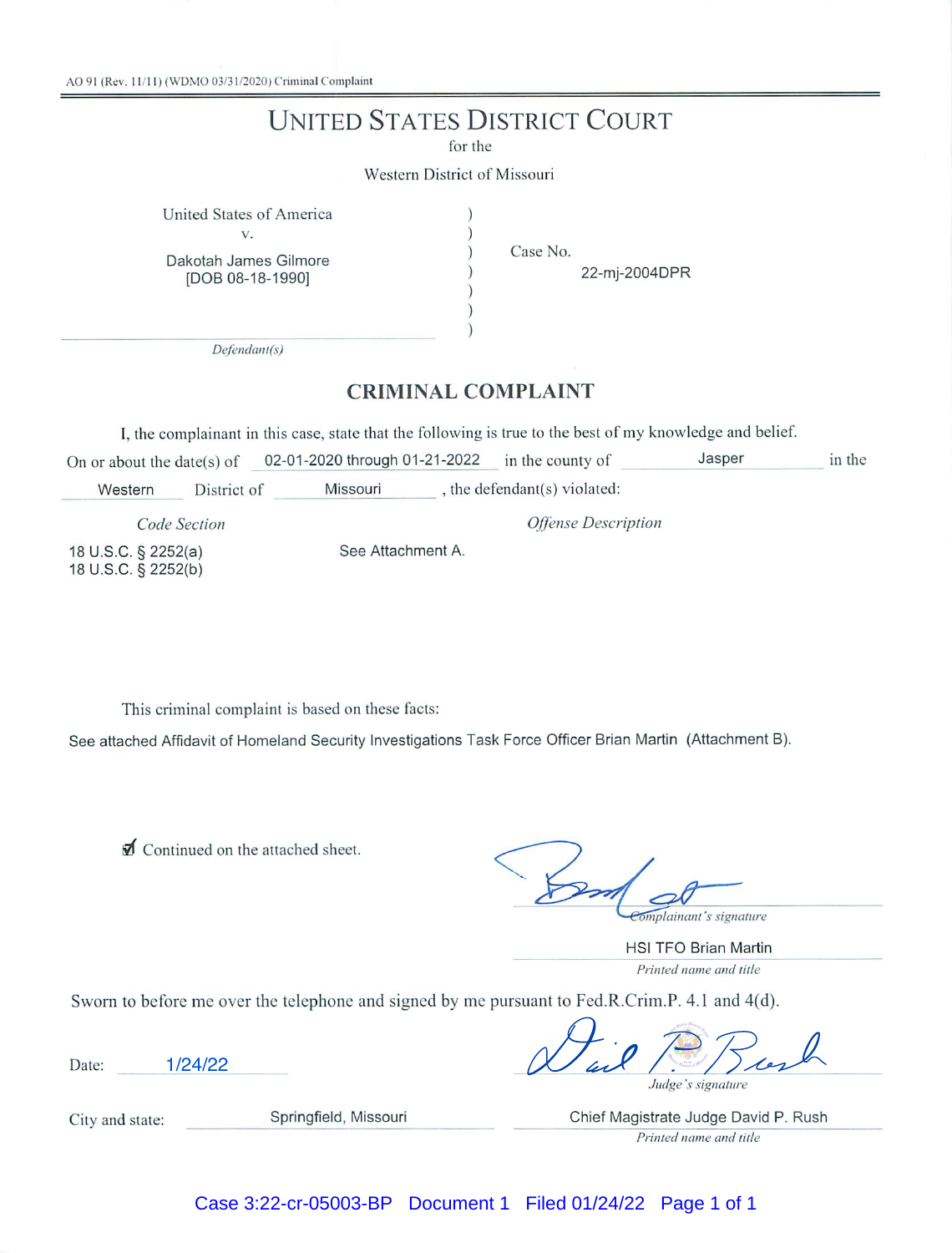### **ATTACHMENT A**

### **CHARGE:**

Beginning on an unknown date, but as early as February 1, 2020, and continuing through January 21, 2022, said dates being approximate, in Jasper County, in the Western District of Missouri, **DAKOTAH JAMES GILMORE**, the defendant, knowingly received and distributed any visual depiction that had been mailed and shipped and transported in interstate commerce, and which contains materials which had been so mailed and shipped and transported by any means, including by computer, the production of which involved the use of a minor engaging in sexually explicit conduct and which visual depiction was of such conduct, all in violation of Title 18, United States Code, Sections  $2252(a)(2)$  and  $(b)(1)$ .

### **RANGE OF PUNISHMENT:**

18 U.S.C. §§ 2252(a)(2) and (b)(1) NLT 5 Years NMT 20 Years Imprisonment NMT \$250,000 Fine NLT 5 Years or Life Supervised Release Class C Felony

Restitution

\$100 Special Assessment

\$5,000 JVTA Special Assessment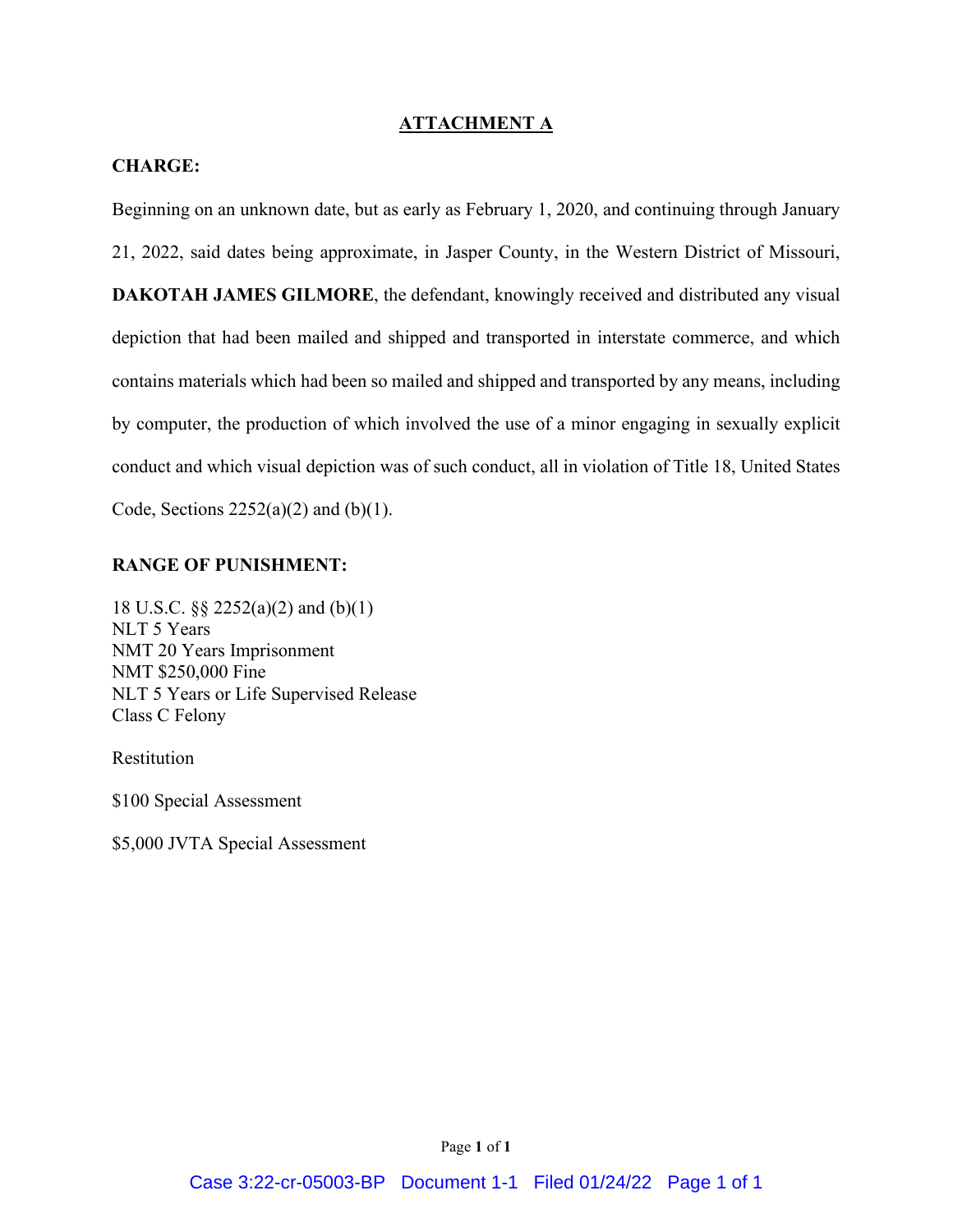### **ATTACHMENT B**

### AFFIDAVIT OF HOMELAND SECURITY INVESTIGATIONS **TASK FORCE OFFICER BRIAN MARTIN**

I, Brian Martin, Task Force Officer (TFO) with Homeland Security Investigations (HSI), being duly sworn, do state the following:

I have been employed as a deputy sheriff with the Barry County, Missouri, Sheriff's  $1<sub>1</sub>$ Office, since 1997 and a sworn law enforcement officer since 1985. I am assigned as a TFO with HSI/ICE and a member of the Southwest Missouri Cyber Crimes Task Force (SMCCTF) headquartered in Joplin, Missouri. As an investigator with these entities, I have been tasked to investigate computer crimes, including violations against children. I have gained expertise in the conduct of such investigations through training in seminars, classes, and everyday work related to conducting these types of investigations. I have attended trainings provided by the Internet Crimes Against Children Program, the Federal Bureau of Investigation's Regional Computer Forensic Laboratory, and the Missouri Internet Crimes Against Children (ICAC) Task Force. I have authored, executed, or assisted in over 200 search warrants on the state and federal level.

 $2<sub>1</sub>$ This affidavit is submitted in support of a criminal complaint charging Dakotah James GILMORE with violation of Title 18, United States Code, Sections 2252(a)(2) and 2252(b)(1), Receipt and Distribution of Child Pornography.

 $3<sub>1</sub>$ The statements in this affidavit are based on my personal observations, my investigation of this matter and information obtained from other law enforcement officers and witnesses. Because this affidavit is being submitted for the limited purpose of securing a criminal complaint, this affiant has not included each and every fact known to me concerning this investigation. Your affiant has set forth the facts necessary to establish probable cause to believe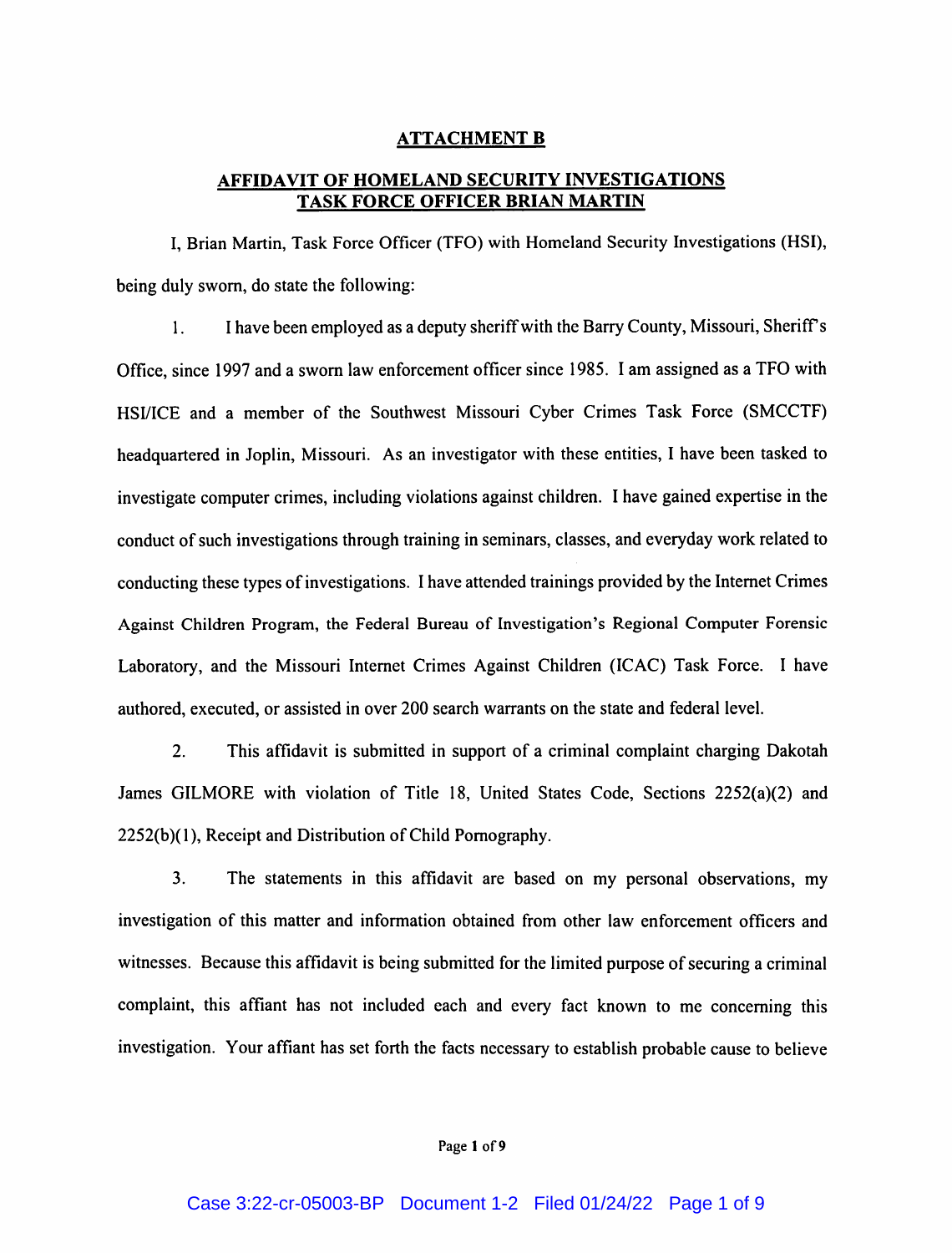that Dakotah James GILMORE has violated 18 U.S.C. §§ 2252(a)(2) and 2252(b)(1), Receipt and Distribution of Child Pornography.

#### STATUTORY AUTHORITY

Title 18, United States Code, Section 2251(a) prohibits a person from knowingly  $4.$ receiving, or distributing, any visual depiction using any means or facility of interstate or foreign commerce or that have been mailed, or have been shipped or transported in or affecting interstate or foreign commerce, or which contains materials which have been mailed or so shipped or transported, by any means including by computer, or knowingly reproducing any visual depiction for distribution using any means or facility of interstate or foreign commerce or in or affecting interstate or foreign commerce or through the mails, if the producing of such visual depiction involves the issue of a minor engaging in sexually explicit conduct and such visual depiction is of such conduct.

#### **DEFINITIONS**

#### $5<sub>1</sub>$ The following definitions apply to this Affidavit:

The term "minor," as defined in 18 U.S.C.  $\S$  2256(1), refers to any person a. under the age of eighteen years.

The term "sexually explicit conduct," as defined in 18 U.S.C. §  $\mathbf b$ .  $2256(2)(A)(i-v)$ , is defined as actual or simulated (a) sexual intercourse, including genital-genital, oral-genital, anal-genital, or oral-anal, whether between persons of the same or opposite sex; (b) bestiality; (c) masturbation; (d) sadistic or masochistic abuse; or (e) lascivious exhibition of the genitals or pubic areas of any person.

 $\mathbf{c}$ . The term "visual depiction," as defined in 18 U.S.C.  $\S$  2256(5), includes undeveloped film and videotape, data stored on computer disc or other electronic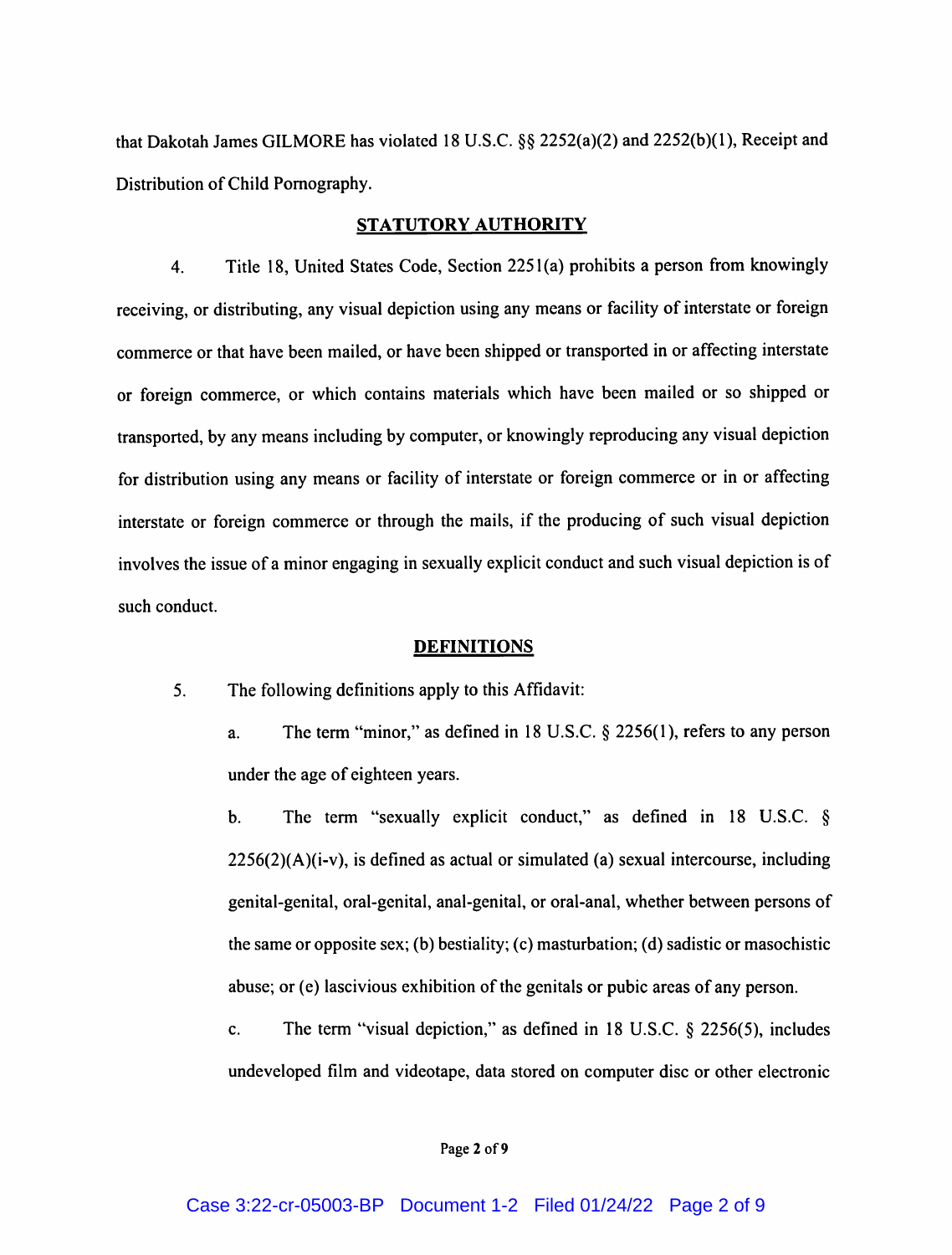means which is capable of conversion into a visual image, and data which is capable of conversion into a visual image that has been transmitted by any means, whether or not stored in a permanent format.

#### **PROBABLE CAUSE**

 $5<sub>1</sub>$ On March 27, 2020, the SMCCTF received CyberTip (CT) 64127049 from the National Center for Missing and Exploited Children (NCMEC) indicating that Kik Messenger (hereinafter Kik) had discovered nine files containing suspected child pornography had been uploaded by a user during a chat session that occurred on February 2, 2020. Kik reported that the images were sent by a user with a screen / user name of "kirito13 13" to another Kik user via a private chat message. Kik viewed the entire contents of the uploaded files before reporting the images to NCMEC. Kik provided the registered email associated with the suspect as codygilmore49@yahoo.com. The files were uploaded on February 2, 2020, from IP address 173.25.49.145, a Mediacom IP address.

This affiant reviewed the ten files submitted with the CT, and determined that nine 6. of the files contained child pornography, that is, child less than 18 years of age engaged in sexually explicit conduct. The other file was subscriber data for kirito 13 13, created and provided by Kik with the CT. This affiant has provided random descriptions of the some of the files below:

A file containing a 32-second video depicting an adult male masturbating over and into the mouth of a child who appears no older than five.

A file containing a 14-second video depicting two prepubescent females masturbating each other with foreign objects.

A file containing a one minute and 17-seconds long video depicting two naked prepubescent females lying on a bed engaging in sexual conduct on each other.

#### Page 3 of 9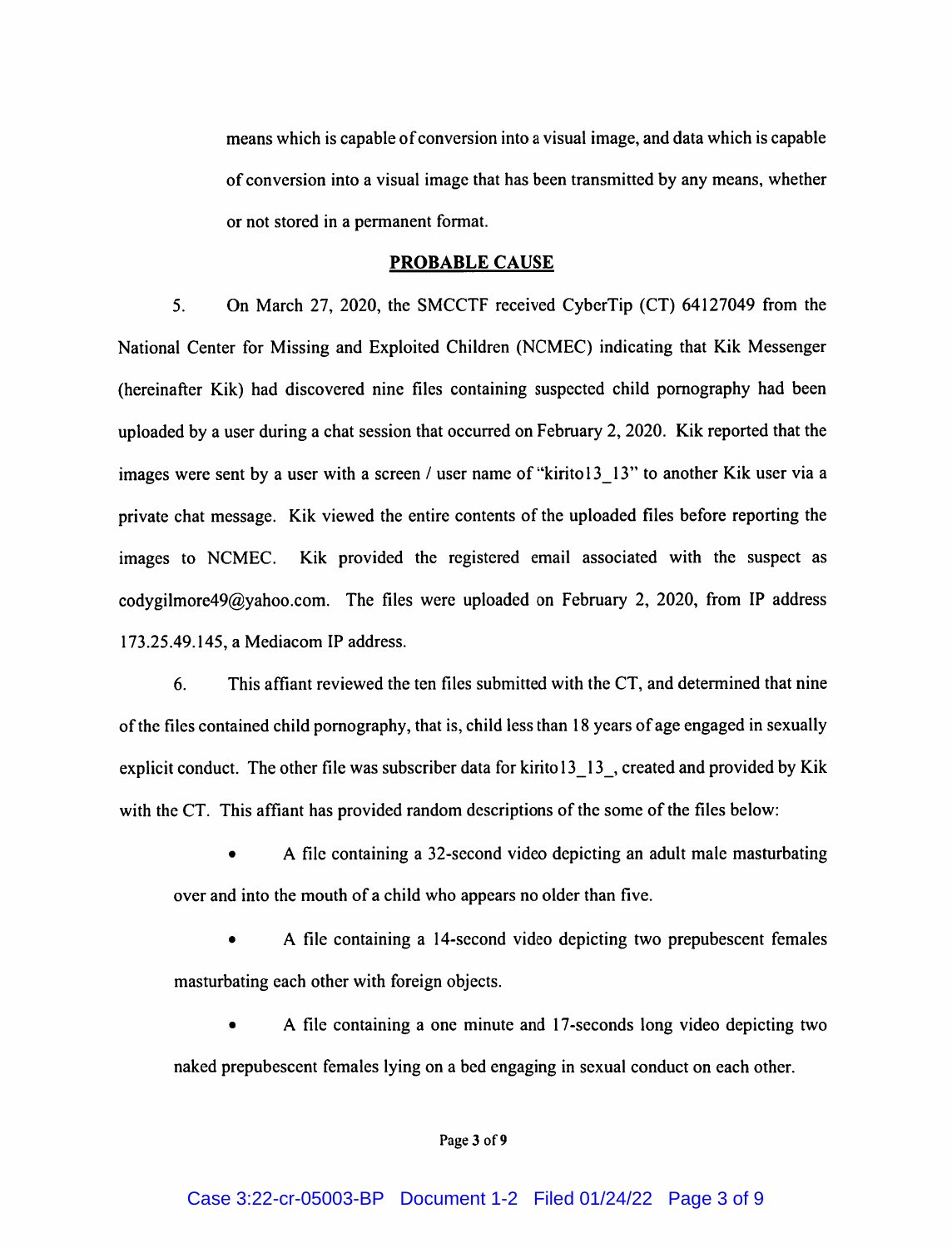A file containing an almost two-minute video depicting an adult male masturbating over the face of a child who appears less than four or five years of age. In the video, the child keeps attempting to move away from the adult, but he keeps pulling her back. The adult male performs several sex acts on the child.

 $7.$ This affiant sent an investigative subpoena to Mediacom for subscriber information for IP address 173.25.49.145. On April 17, 2020, Mediacom responded to the investigative subpoena indicating the subscriber was Judith Cross, 1503 South Murphy Lane, Joplin, Missouri 64801.

 $\mathbf{R}$ On November 21, 2020, NCMEC received CT 83004174 from Kik indicating that they discovered 14 files containing suspected child pornography had been uploaded by a user during a chat sessions that occurred between November 1, 2020, and November 6, 2020. Kik reported that the image was uploaded by a user with the user / screen name "zoro 13 13 7dl." Kik provided the registered email of codygilmore45@yahoo.com for the suspect. The files were uploaded from IP address 173.25.49.145, a Mediacom IP address, the same IP address used by the suspect in CT 64127049. Kik reviewed the entire contents of the files of suspected child pornography. NCMEC found that one of the files was apparent child pornography because the uploaded file matched the hash value of an uploaded file from a previously viewed and categorized CT. This affiant reviewed the 14 files and found they all contained images depicting prepubescent females engaging in sexual contact with each other, or the lascivious displaying of their genitalia.

9. On May 27, 2021, the SMCCTF received CT 88853520 from NCMEC indicating that Dropbox had discovered files containing suspected child pornography that had been uploaded to the Dropbox servers. Dropbox reported that the suspect's screen / user name was Cody Gilmore, and his email address (which was verified on August 6, 2017) was codygilmore98@gmail.com.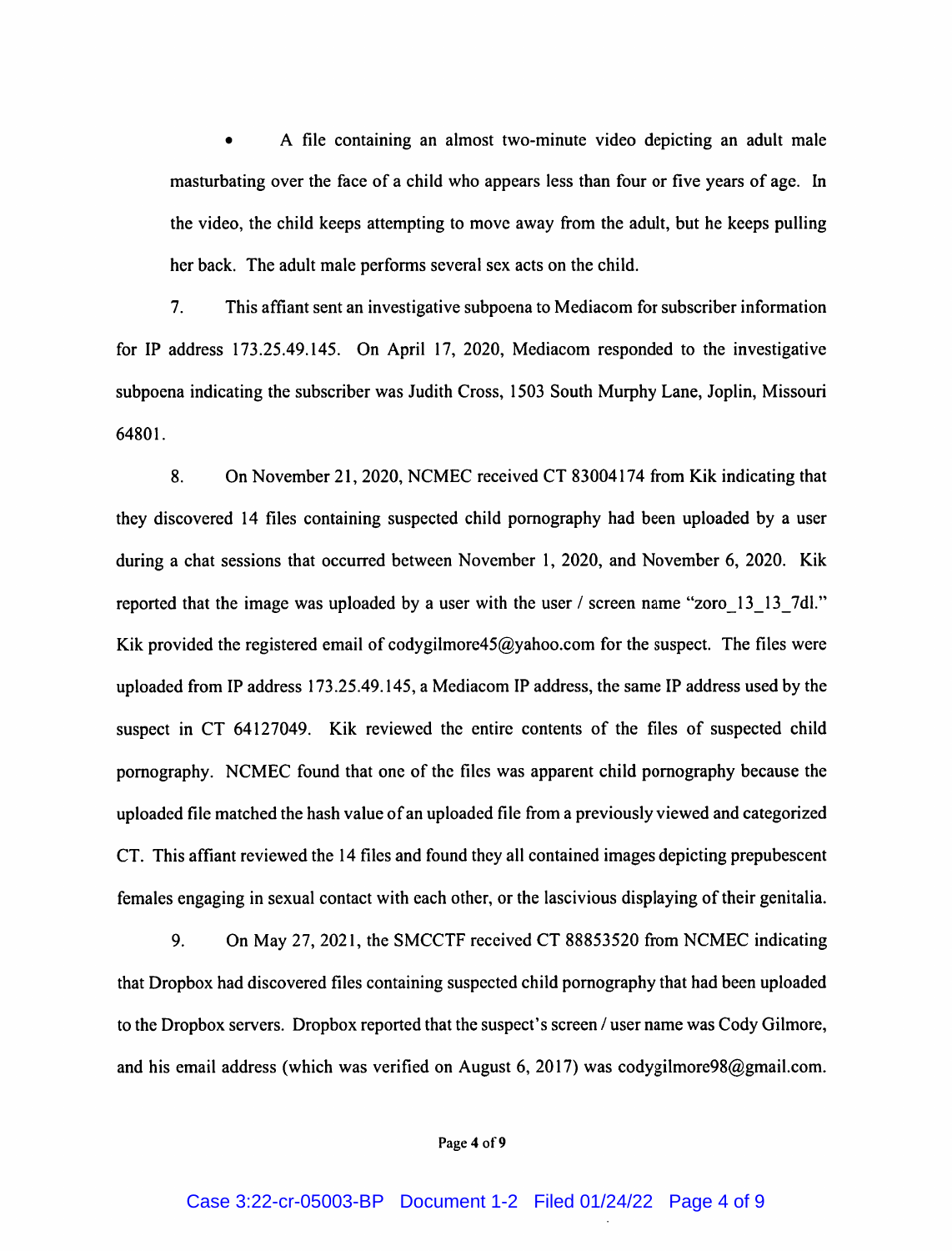Dropbox included a list of IP addresses used by the suspect, which included IP Address 173.25.49.145, which was used to login to Dropbox several times between August 14, 2020, and February 5, 2021.

This affiant reviewed the five files uploaded with CT 88853520. All of the files  $10.$ had been reviewed by Dropbox before this affiant reviewed them. Dropbox categorized two of the files as depicting a prepubescent minor engaged in a sex act, one of the files as a prepubescent minor engaged in a lascivious exhibition, and one of the filed as a pubescent minor engaged in a sex act. NCMEC, based on either a review of the uploaded files or a hash match of the file to a visually similar file that was previously viewed and categorized by NCMEC, categorized four of the files as apparent child pornography. This affiant has provided description of some of the files below:

A file containing an almost six and half minutes video that depicted a minor male and a minor female. Both are partially clothes in the beginning of the video. The female stripped and sat by the male who began rubbing her vagina and they began kissing in a sexual manner. The male removed his shorts and the female began sucking on his erect penis

A file containing a ten seconds video that depicted a young female performing oral sex on a prepubescent male.

A file containing a two-minute video that depicted a naked minor female kneeling on a bed. She was laying on her back and rubbing her breasts. She then rose up and pulled a partially naked prepubescent male to her, and had him suck on her breasts.

#### Page 5 of 9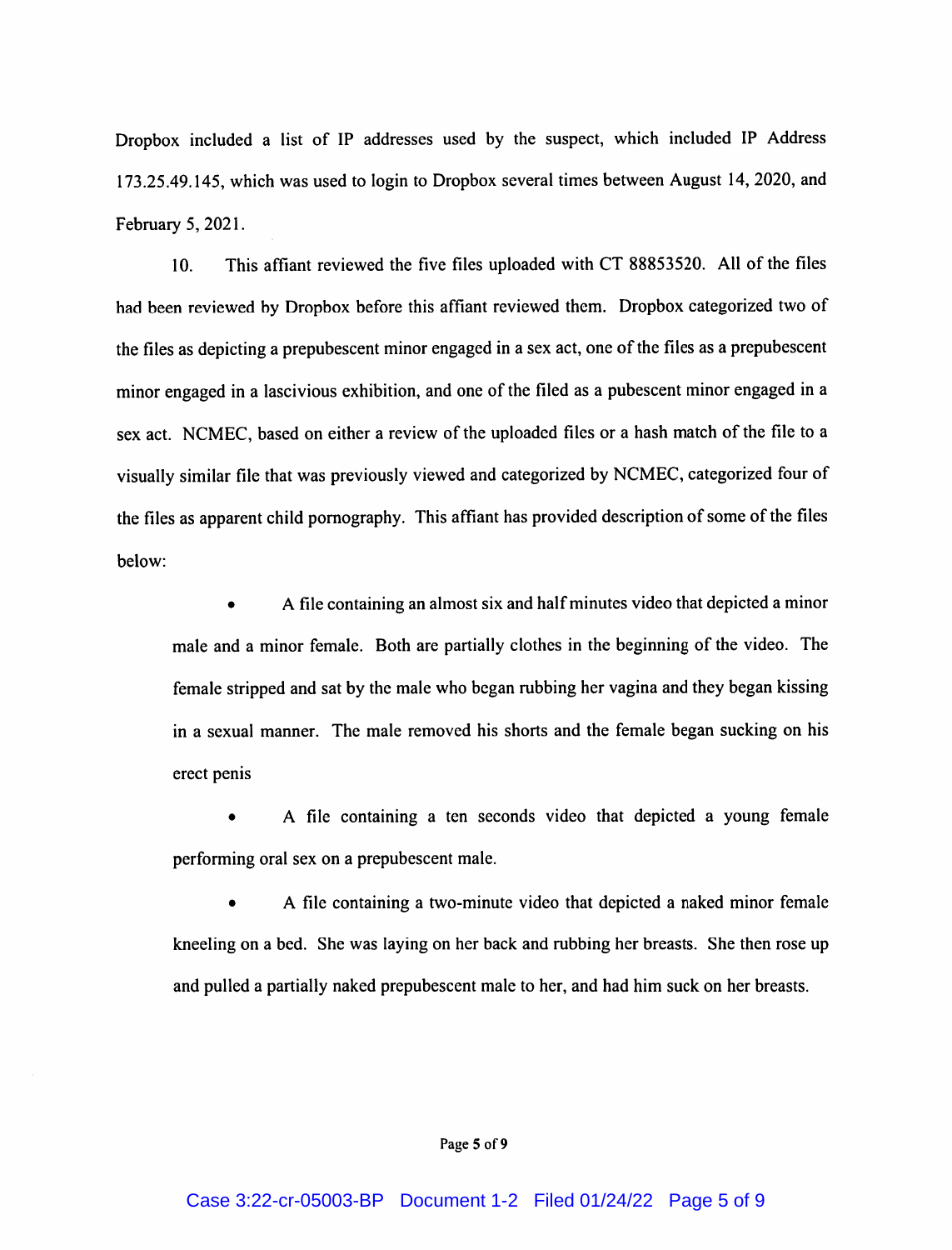A file containing a two-minute video that depicted the two minors in the previously described two-minute video on the same bed engaged in sexual contact with the female rubbing her vagina on the child's penis, then performing oral sex on him.

11. On December 15, 2021, the SMCCTF received CT 105643852 from NCMEC indicating that Kik had discovered ten files containing suspected child pornography that had been uploaded by a user during a chat session on October 19, 2021. Kik reported that the image was sent by a user with user / screen name of "codyg1313 19i" to another Kik user via private chat message. Kik provided the registered email of codygilmore28@yahoo.com for the suspect. The files were uploaded from IP address 173.25.50.38, a Mediacom IP address. This affiant reviewed the ten files of suspected child pornography that submitted with the CT, which Kik had already viewed, and determined they all contained child pornography, that is, child less than 18 years of age engaged in sexually explicit conduct. NCMEC classified all ten files as apparent child pornography based on either NCMEC's review of the uploaded files or a hash match of the uploaded files to visually similar files that had been previously viewed and categorized by NCMEC.

On December 15, 2021, the SMCCTF received CT 105770198 from NCMEC  $12.$ indicating that Kik had discovered 21 files containing suspected child pornography that had been uploaded by a user during a chat session on October 6, 2021. Kik reported that the images were shared in a messaging group by a user with the user / screen name of "codyg131328 rl3." Kik provided the registered email for the suspect as codygilmore30@yahoo.com. The files were uploaded from IP address 172.58.61.171, and IP address 172.58.139.47, both T-Mobile IP addresses. Kik also provided the IP address of 173.25.50.38, the same IP address that Kik reported was used by the suspect in CT 105643852, used by the suspect on October 26, 2021, to login to

#### Page 6 of 9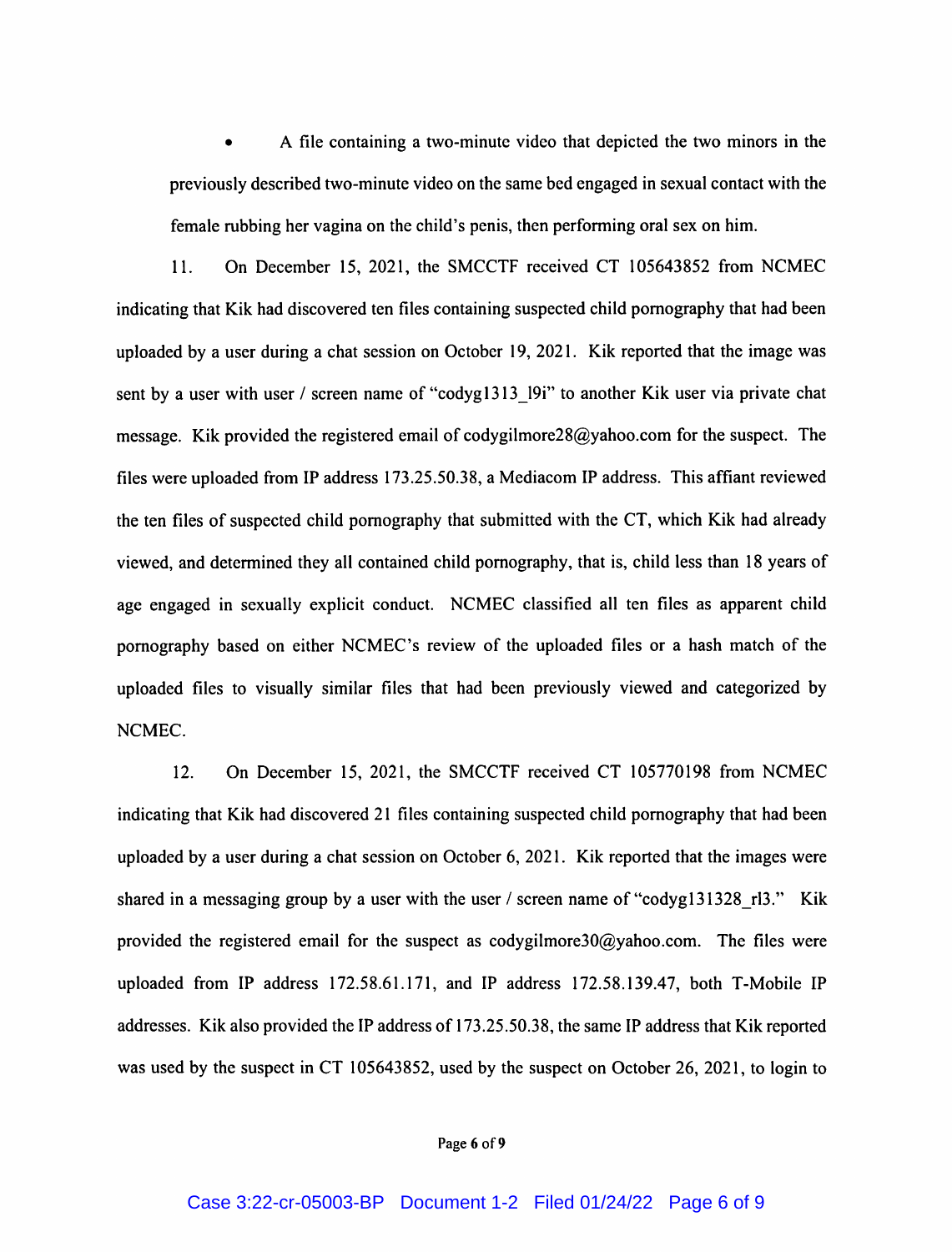his Kik account. This affiant reviewed the 21 files of suspected child pornography that were submitted with the CT, which Kik had already viewed, and determined they all contained child pornography, that is, child less than 18 years of age engaged in sexually explicit conduct.

13. On Friday, January 7, 2022, Mediacom responded to the Investigative Subpoena sent to them by the affidavit on December 21, 2021, requesting subscriber information for IP address 173.25.50.38, indicating the subscriber was Judith Cross, 1503 South Murphy Lane, Joplin, Missouri 64801.

14. On December 26, 2021, your affiant drove past the house and observed two vehicles parked in the driveway. One of the vehicles was registered to Rebecca Puckett, with an associated address of 1503 South Murphy Lane, Joplin, Missouri 64801. The other vehicle was registered to Puckett and Samantha Gilmore. A public records database check listed Puckett and Gilmore as the residents of 1503 South Murphy Lane, Joplin, Missouri 64801. The home was previously occupied by Judith Cross who died on July 24, 2009. A public records database check of Samantha Gilmore revealed a relative named Dakotah James GILMORE. A public records database check of Dakotah GILMORE indicated that Cody Gilmore was an alias name used by Dakotah GILMORE. Specifically, there was a public Facebook profile for "Cody Gilmore" and the profile image for "Cody Gilmore" appeared to match the Missouri Department of Revenue photo for Dakotah GILMORE. Furthermore, "Cody Gilmore" tagged "Becky Puckett" and "Samantha Gilmore" in many of his public Facebook posts. According to the Department of Revenue, 1503 South Murphy Lane, Joplin, Missouri 64801, was the address listed on GILMORE's Missouri Non-Driver's identification. 1503 South Murphy Lane, Joplin, Missouri 64801 was also associated with GILMORE on hunting licenses and credit checks.

15. On January 21, 2022, members of the SMCCTF, with the assistance of other law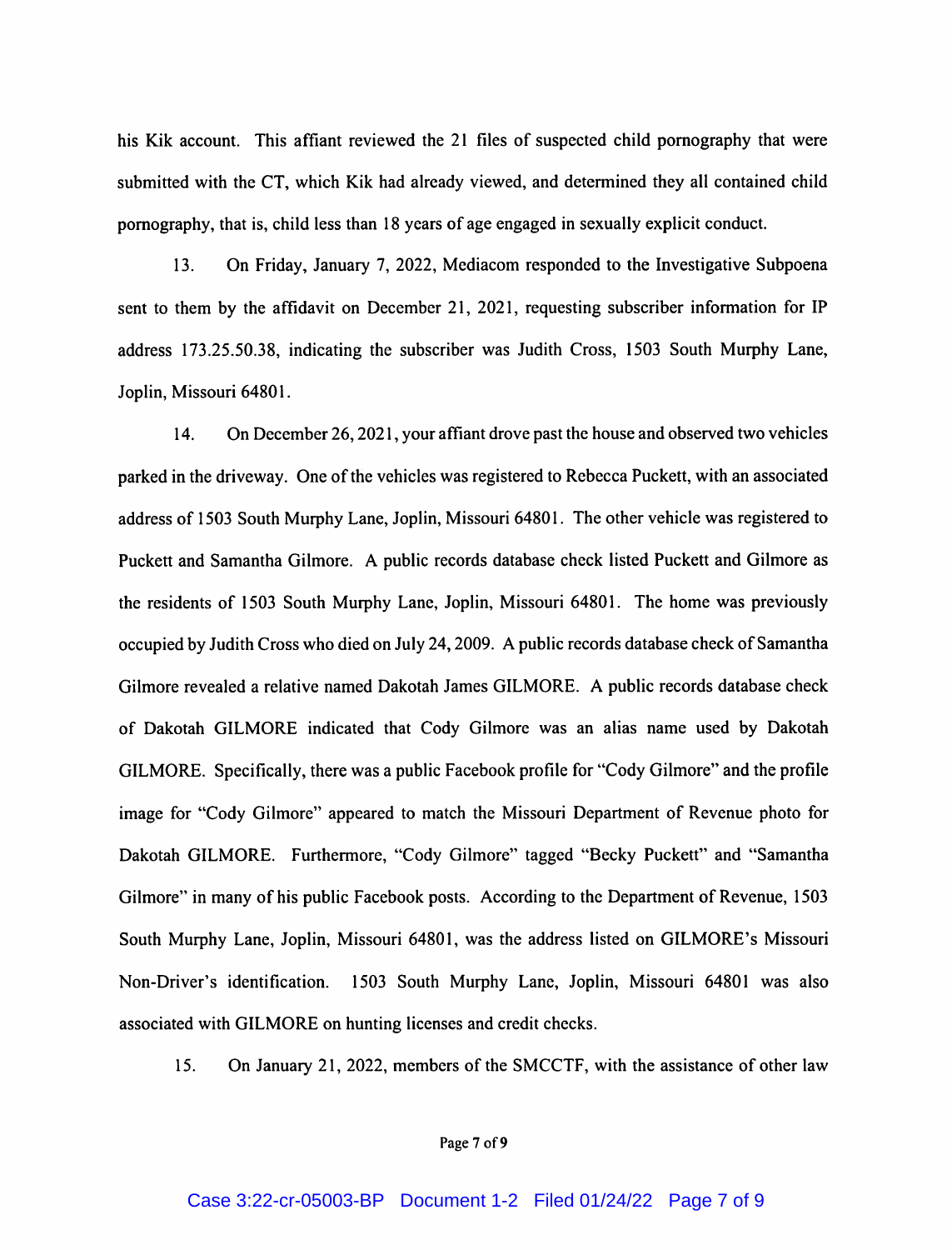enforcement agencies, executed a federal search warrant on GILMORE's residence at 1503 South Murphy Lane. GILMORE was the only person present at the time the officers arrived.

GILMORE was interviewed by this affiant and SMCCTF TFO Chris Thresher.  $16.$ Prior to interviewing GILMORE, he was read his Miranda rights. During the interview, GILMORE admitted to viewing and distributing child pornography for at least two years, using several different Kik accounts. GILMORE advised that after Kik would close the accounts for violating their terms of service, he would set up a new account with a disposable Gmail address, always using his name and two random numbers after his name. He also stated that he was a member of at least 50 child pornography groups on Kik. This affiant is aware that most of these groups require individuals to distribute child pornography before allowing individuals to join the GILMORE admitted to regularly viewing these images and videos as recently as this group. month. He stated that he would save the child pornography until after he masturbated to them and then would delete the files. GILMORE admitted to having a sexual interest in children. GILMORE admitted to using his cellular device, identified as an iPhone, to search for child pornography using "Kik." Finally, GILMORE stated that he had stored files of child pornography in a Dropbox online storage account until it had been closed by Dropbox.

17. After interviewing GILMORE, this affiant spoke to Becky Puckett, GILMORE's mother, and Samantha Gilmore, GILMORE's sister. Samantha has a 12-year-old child living at the residence at 1503 South Murphy. At that time, Becky stated that GILMORE was no longer welcome at the residence because of the 12-year-old child living in the home and further stated if he stayed at the home, she would "kill him." Since Becky would not allow him to stay at the residence and GILMORE has no income, GILMORE was immediately homeless and unable to secure any type of stable housing.

#### Page 8 of 9